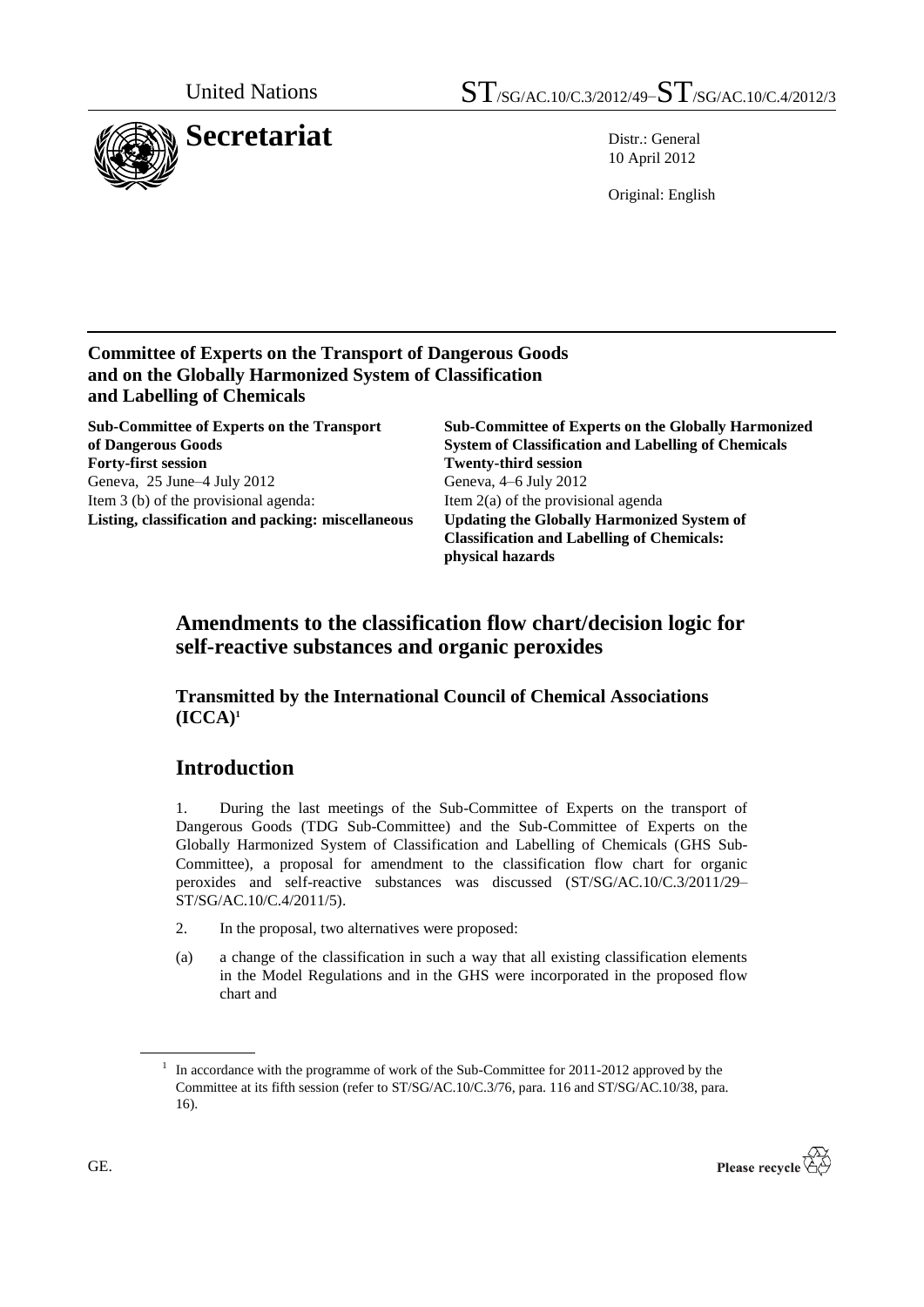(b) in addition to (a), the classification of liquid organic peroxides/self-reactive substances Type G, as Type F as soon as they are transported or handled in Intermediate Bulk Containers (IBC) or tanks.

3. There was a long discussion on the last alternative proposal. The classification of solids in larger quantities (IBCs and tanks) was discussed as well as a number of other complicated issues that are already under discussion for many years in expert groups like the Working Group on Energetic and Oxidizing Substances (EOS) of the International Group of Experts on the Explosion Risks of Unstable Substances (IGUS).

4. It was never the aim of ICCA to resolve all these issues in the proposal. Therefore ICCA withdrew the complicated proposal (i.e. the one that included changes in classification principles) and promised to come back with a new proposal that would address only the aspects of classification elements that already exist in the current version of the Model Regulations and the GHS.

### **I. Backgrounds to the proposal**

5. It was observed that various issues that determine the classification of substances or mixtures are addressed in the text of the Model Regulations and the GHS, but are not incorporated in the flow chart. These aspects can easily be overlooked by users not so familiar with the detailed text. As they are part of the classification procedure, it is more appropriate to include them in the classification flow charts for both self-reactive substances and organic peroxides. These flow charts are identical.

6. It was agreed during the last IGUS-EOS meeting that ICCA would prepare a proposal to both subcommittees (TDG and GHS).

7. The following aspects are addressed in the text of the Model Regulations and the GHS but are not incorporated in the classification flow charts:

- (a) no type G classification possible if the Self-accelerating decomposition temperature (SADT) of the substance is  $< 60 °C$  in a 50 kg packaging (see Model regulations paragraphs 2.4.2.3.3.2 (g) and 2.5.3.3.2 (g) and GHS paragraphs 2.8.2.2 (g) and  $2.15.2.2$  (g))
- (b) no type G classification possible when a diluent is used with a boiling point < 150 °C (see Model regulations paragraphs  $2.4.2.3.3.2$  (g) and  $2.5.3.3.2$  (g) and GHS paragraphs 2.8.2.2 (g) and 2.15.2.2 (g))

8. In the proposed amended flow chart these two aspects are addressed in the new boxes 14 and 15 respectively. The introduction of these boxes will not lead to a change in the existing classification principles.

## **II. Proposals**

9. Based on the background given in section II of this document (no change in classification principles) the following is proposed (changes are shown in grey shading):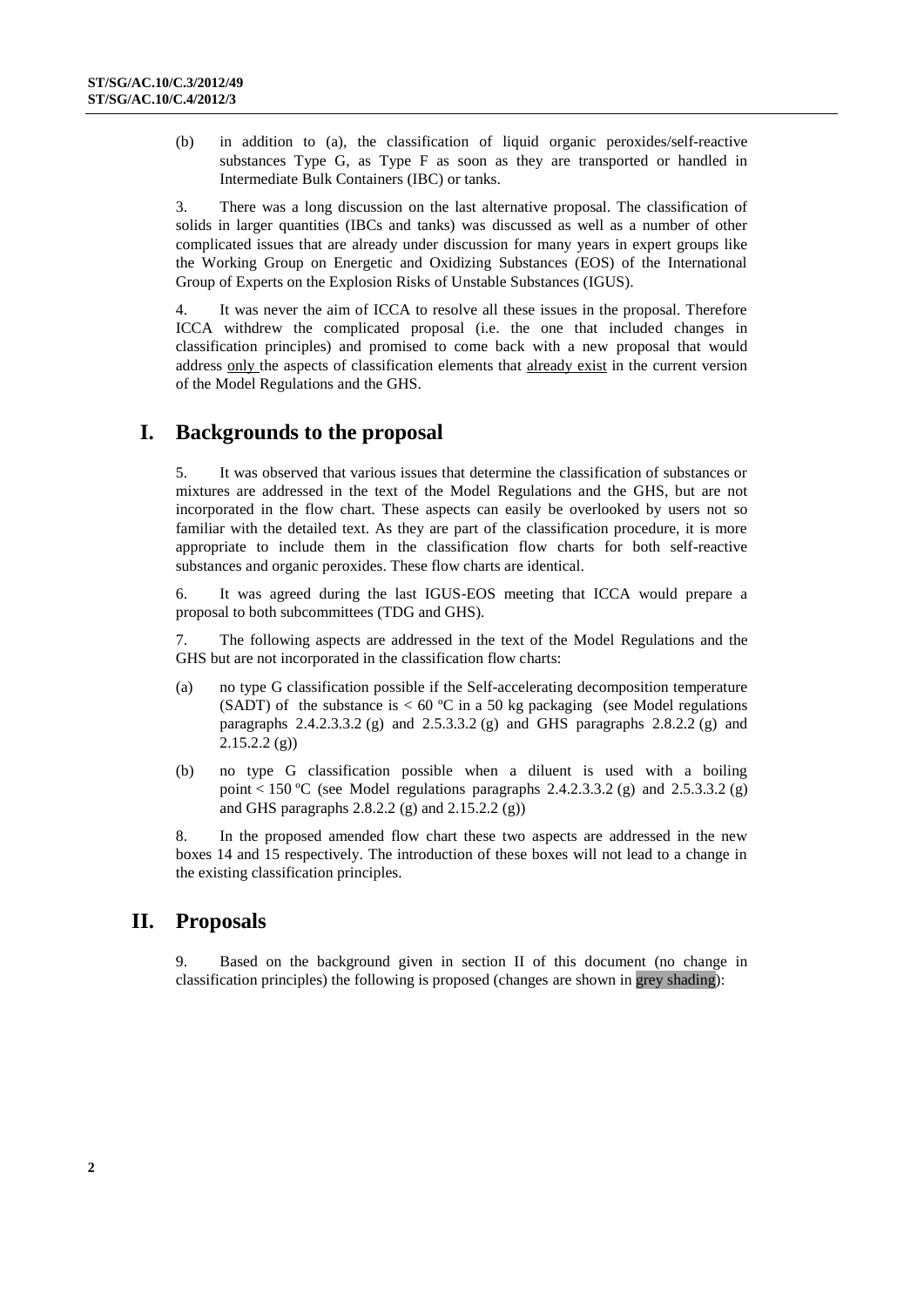### **(a) In the Chapters 2.4 and 2.5 of the Model Regulations replace Figures 2.4.1 and 2.5.1 by the following:**

**Figure 2.4.1: FLOW CHART SCHEME FOR SELF-REACTIVE SUBSTANCES Figure 2.5.1: FLOW CHART SCHEME FOR ORGANIC PEROXIDES**

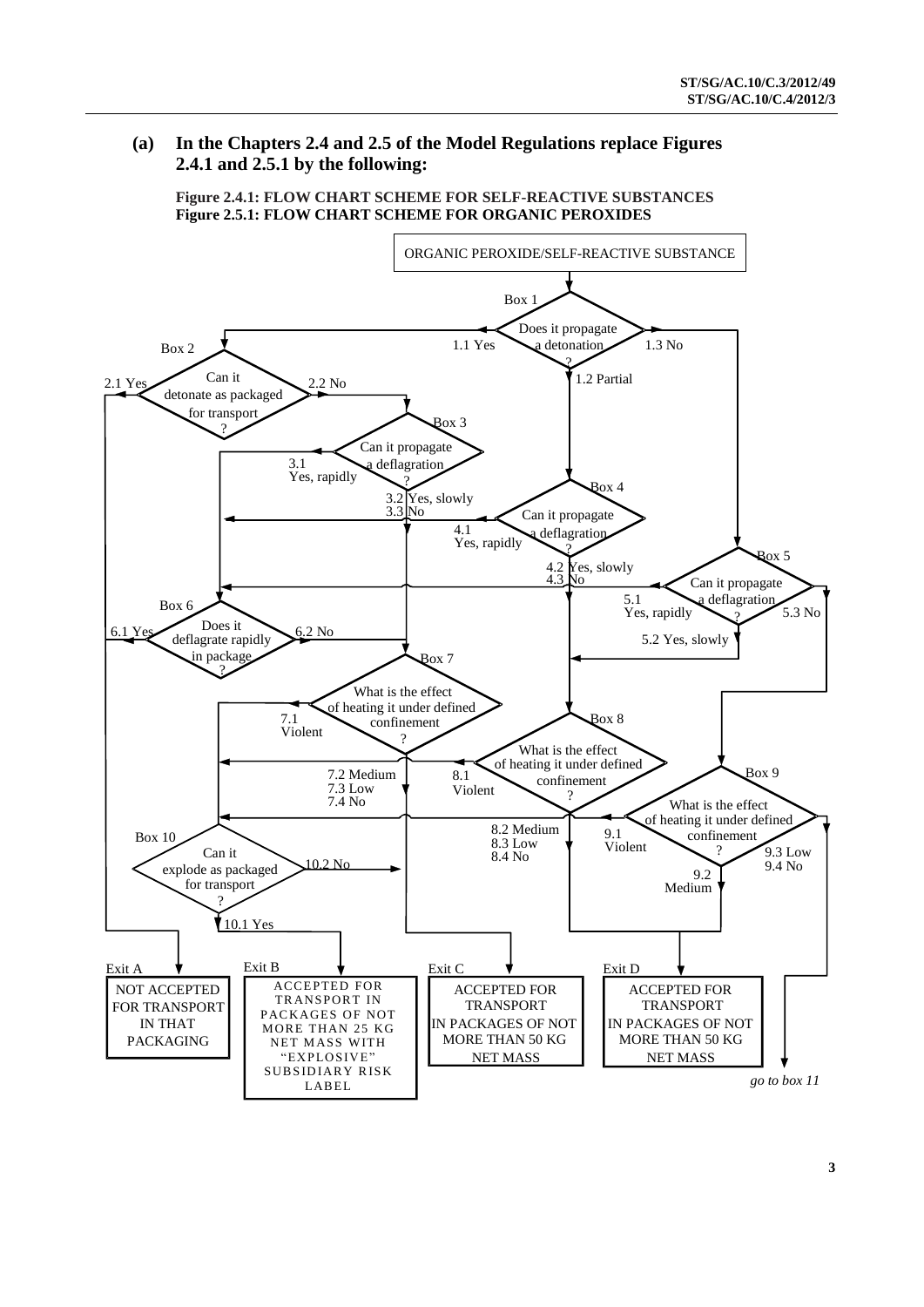



*\* Respectively "self-reactive substance"*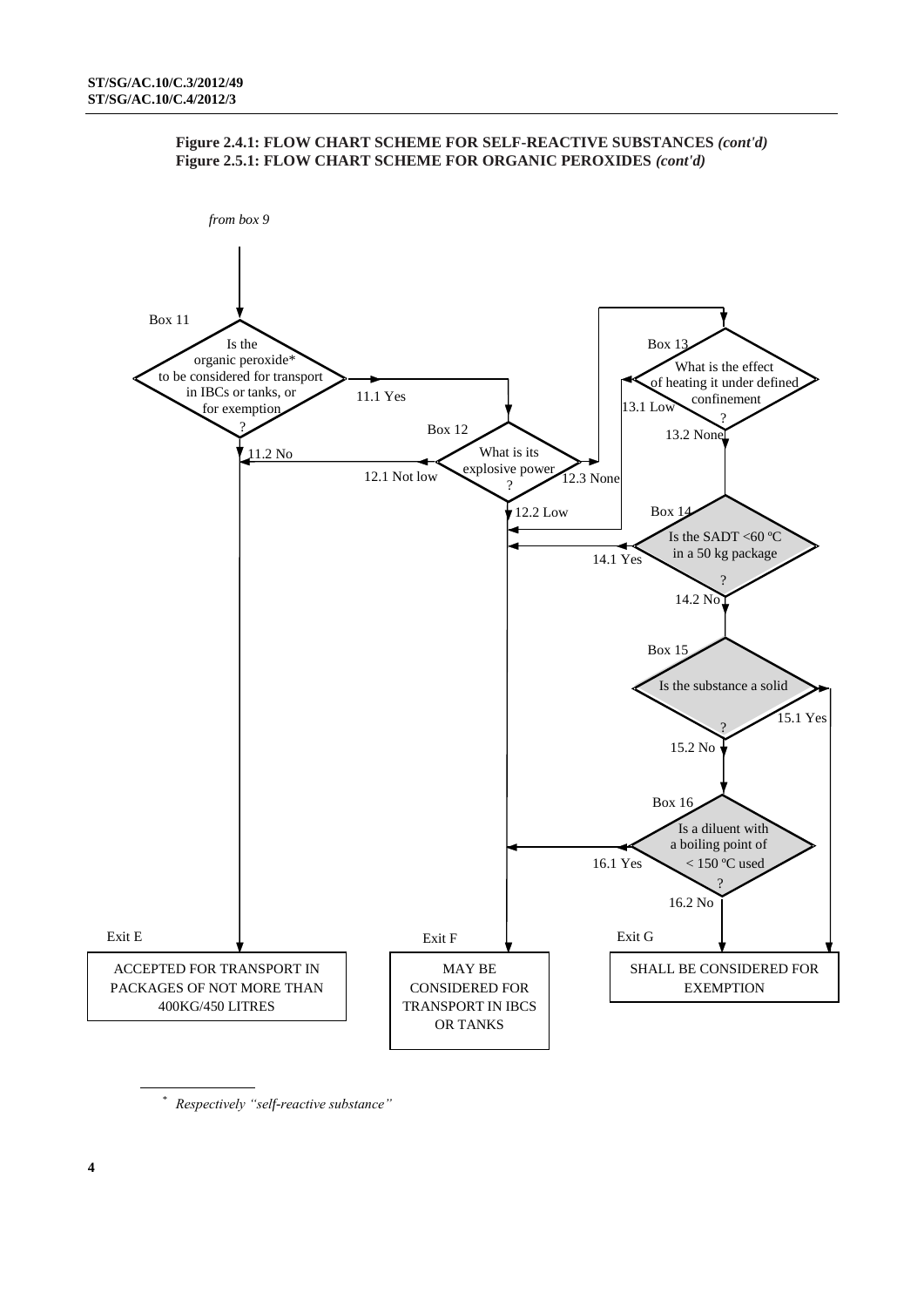#### **(b) In Chapters 2.8 and 2.15 of the GHS replace decision logics 2.8 and 2.15 by the following:**

**Decision logic 2.8 for self-reactive substances and mixtures Decision logic 2.15 for organic peroxides**



**5**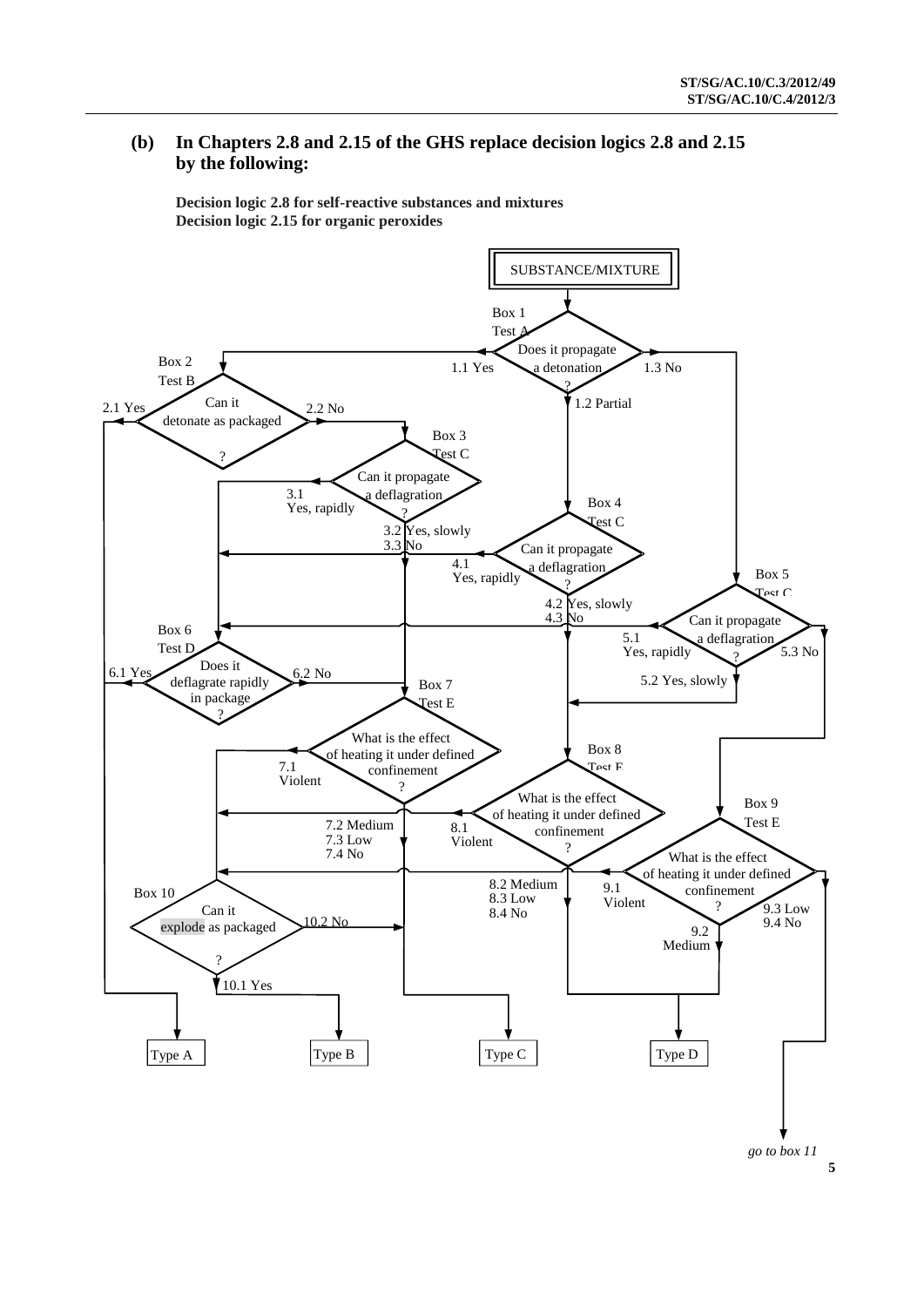



*(Note: the grey shaded wording in boxes 10 and 13 are just corrections.)*